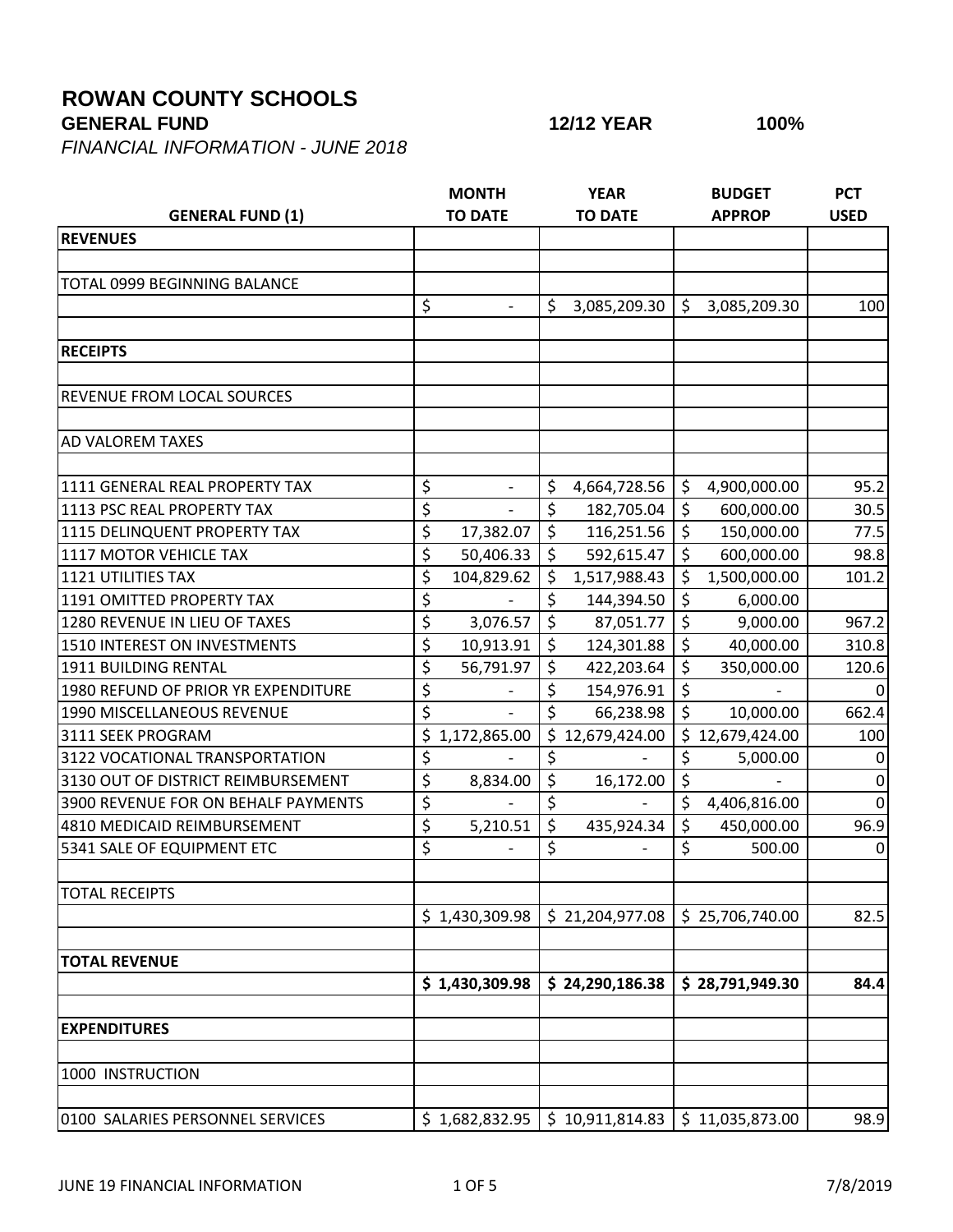|                                          | <b>MONTH</b>     |         | <b>YEAR</b>              |         | <b>BUDGET</b>   | <b>PCT</b>     |
|------------------------------------------|------------------|---------|--------------------------|---------|-----------------|----------------|
| <b>GENERAL FUND (1)</b>                  | <b>TO DATE</b>   |         | <b>TO DATE</b>           |         | <b>APPROP</b>   | <b>USED</b>    |
| 0200 EMPLOYEE BENEFITS                   | \$<br>306,080.13 | \$      | 1,069,172.18             | \$      | 1,067,236.00    | 100.2          |
| 0280 ON-BEHALF                           | \$               | \$      |                          | \$      | 2,818,356.00    | 0              |
| 0300 PURCHASED PROF AND TECH SERV        | \$<br>15,021.95  | $\zeta$ | 209,883.35               | \$      | 79,400.00       | 264.3          |
| 0400 PURCHASED PROPERTY SERVICES         | \$<br>12,824.72  | $\zeta$ | 41,138.90                | \$      | 38,561.00       | 106.7          |
| 0500 OTHER PURCHASED SERVICES            | \$<br>76,954.12  | \$      | 180,744.06               | \$      | 116,800.00      | 154.8          |
| 0600 SUPPLIES                            | \$<br>59,691.39  | $\zeta$ | 332,043.84               | \$      | 346,855.00      | 95.7           |
| 0700 PROPERTY                            | \$<br>505.64     | \$      | 144,204.47               | \$      | 262,380.00      | 55             |
| 0800 DEBT SERVICE AND MISCELLANEOUS      | \$<br>(59.25)    | $\zeta$ | 2,702.53                 | \$      | 7,250.00        | 37.3           |
| TOTAL 1000 INSTRUCTION                   |                  |         |                          |         |                 |                |
|                                          | \$2,153,851.65   |         | \$12,891,704.16          |         | \$15,772,711.00 | 81.7           |
| 2100 STUDENT SUPPORT SERVICES            |                  |         |                          |         |                 |                |
| 0100 SALARIES PERSONNEL SERVICES         | \$<br>116,985.33 | \$      | 771,809.45               | \$      | 762,734.00      | 101.2          |
| 0200 EMPLOYEE BENEFITS                   | \$<br>19,486.09  | \$      | 109,625.57               | \$      | 107,048.00      | 102.4          |
| 0280 ON-BEHALF                           | \$               | \$      | $\overline{\phantom{0}}$ | \$      | 108,726.00      | $\mathbf{0}$   |
| 0300 PURCHASED PROF AND TECH SERV        | \$               | \$      | 3,722.37                 | \$      | 1,650.00        | 225.6          |
| 0500 OTHER PURCHASED SERVICES            | \$<br>159.07     | \$      | 3,994.80                 | \$      | 2,300.00        | 173.7          |
| 0600 SUPPLIES                            | \$<br>3,171.29   | \$      | 41,769.60                | \$      | 24,600.00       | 169.8          |
| 0800 DEBT SERVICE AND MISCELLANEOUS      | \$               | \$      |                          | \$      | 150.00          | 0              |
| TOTAL 2100 STUDENT SUPPORT SERVICES      |                  |         |                          |         |                 |                |
|                                          | \$<br>139,801.78 | \$      | 930,921.79               | \$      | 1,007,208.00    | 92.4           |
| 2200 INSTRUCTIONAL STAFF SUPP SERV       |                  |         |                          |         |                 |                |
| 0100 SALARIES PERSONNEL SERVICES         | \$<br>27,772.47  | $\zeta$ | 260,928.72               | \$      | 304,884.00      | 85.6           |
| 0200 EMPLOYEE BENEFITS                   | \$<br>2,038.09   | $\zeta$ | 19,756.37                | $\zeta$ | 16,672.00       | 118.5          |
| 0280 ON-BEHALF                           | \$               | \$      |                          | \$      | 87,105.00       | $\overline{0}$ |
| 0300 PURCHASED PROF AND TECH SERV        | \$<br>2,300.00   | \$      | 2,812.00                 | Ŝ       | 9,450.00        | 29.8           |
| 0500 OTHER PURCHASED SERVICES            | \$               | \$      | 898.45                   | $\zeta$ | 3,500.00        | 25.7           |
| 0600 SUPPLIES                            | \$<br>3,738.00   | \$      | 24,757.99                | \$      | 32,952.00       | 75.1           |
| 0700 PROPERTY                            | \$               | \$      |                          | \$      | 1,450.00        | $\mathbf 0$    |
| TOTAL 2200 INSTRUCTIONAL STAFF SUPP SERV |                  |         |                          |         |                 |                |
|                                          | \$<br>35,848.56  | \$      | 309,153.53               | \$      | 456,013.00      | 67.8           |
| 2300 DISTRICT ADMIN SUPPORT              |                  |         |                          |         |                 |                |
| 0100 SALARIES PERSONNEL SERVICES         | \$<br>19,017.52  | \$      | 207,110.48               | \$      | 204,481.35      | 101.3          |
| 0200 EMPLOYEE BENEFITS                   | \$<br>108,982.37 | \$      | 260,636.90               | \$      | 190,180.00      | 137.1          |
| 0280 ON-BEHALF                           | \$               | \$      |                          | \$      | 204,875.00      | $\Omega$       |
| 0300 PURCHASED PROF AND TECH SERV        | \$               | \$      | 278,437.71               | \$      | 258,100.00      | 107.9          |
| 0400 PURCHASED PROPERTY SERVICES         | \$<br>1,160.34   | \$      | 13,924.08                | \$      | 14,500.00       | 96             |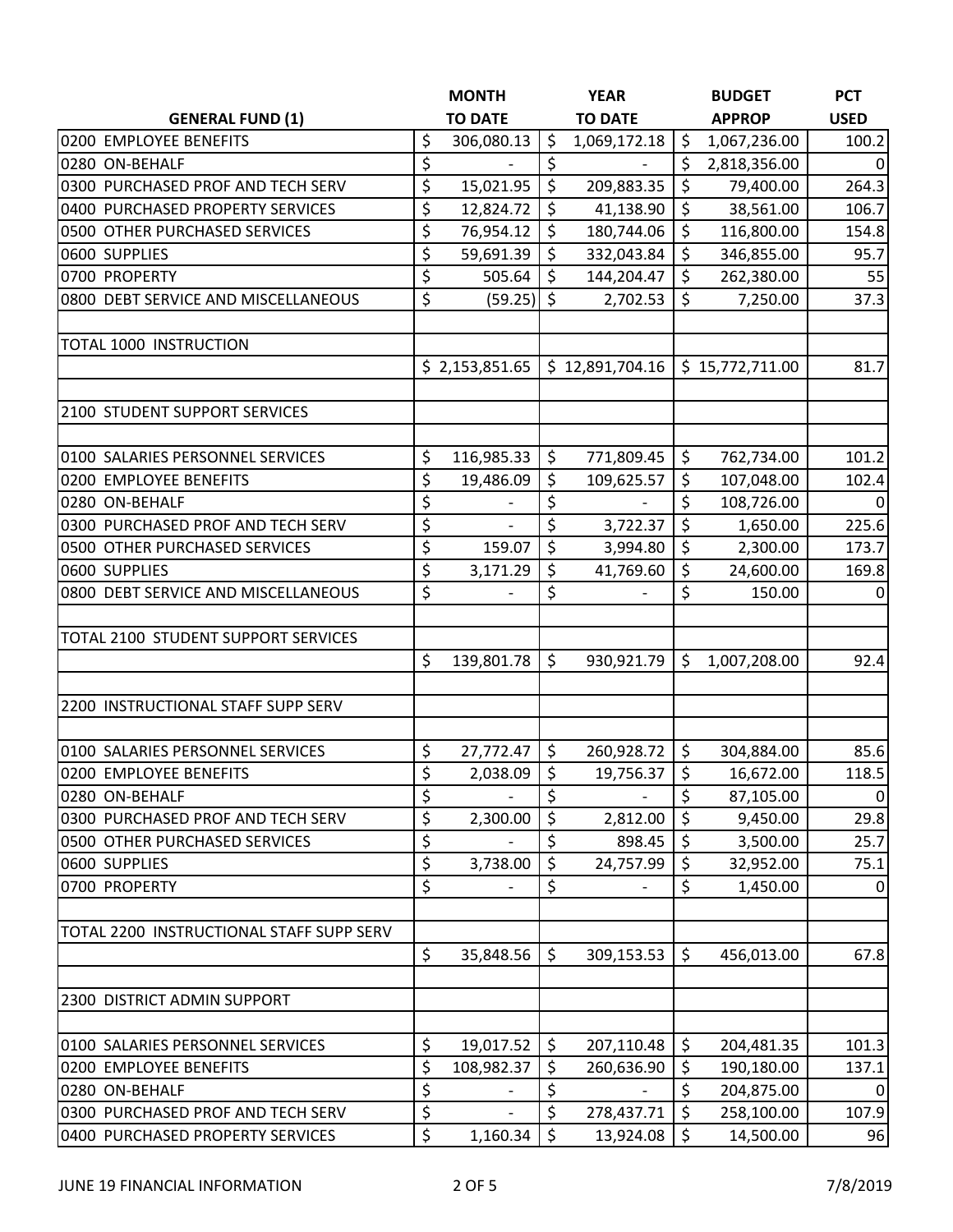|                                             |    | <b>MONTH</b>             |         | <b>YEAR</b>    |         | <b>BUDGET</b> | <b>PCT</b>     |
|---------------------------------------------|----|--------------------------|---------|----------------|---------|---------------|----------------|
| <b>GENERAL FUND (1)</b>                     |    | <b>TO DATE</b>           |         | <b>TO DATE</b> |         | <b>APPROP</b> | <b>USED</b>    |
| 0500 OTHER PURCHASED SERVICES               | \$ | 95,751.56                | $\zeta$ | 119,440.60     | \$      | 110,918.00    | 107.7          |
| 0600 SUPPLIES                               | \$ |                          | \$      | 1,200.62       | \$      | 5,500.00      | 21.8           |
| 0700 PROPERTY                               | \$ |                          | \$      | 237.51         | \$      | 6,000.00      | 4              |
| TOTAL 2300 DISTRICT ADMIN SUPPORT           |    |                          |         |                |         |               |                |
|                                             | \$ | 224,911.79               | $\zeta$ | 880,987.90     | \$      | 994,554.35    | 88.6           |
| 2400 SCHOOL ADMIN SUPPORT                   |    |                          |         |                |         |               |                |
| 0100 SALARIES PERSONNEL SERVICES            | \$ | 73,372.55                | \$      | 768,235.45     | \$      | 764,477.00    | 100.5          |
| 0200 EMPLOYEE BENEFITS                      | \$ | 8,625.61                 | \$      | 72,685.92      | \$      | 155,476.00    | 46.8           |
| 0280 ON-BEHALF                              | \$ | $\overline{\phantom{0}}$ | \$      | $\blacksquare$ | \$      | 214,659.00    | $\overline{0}$ |
| 0300 PURCHASED PROF AND TECH SERV           | \$ | 467.54                   | \$      | 8,972.24       | \$      | 19,750.00     | 45.4           |
| 0400 PURCHASED PROPERTY SERVICES            | \$ | 1,757.76                 | \$      | 48,904.30      | \$      | 53,636.00     | 91.2           |
| 0500 OTHER PURCHASED SERVICES               | \$ | 105.11                   | \$      | 4,087.01       | \$      | 8,300.00      | 49.2           |
| 0600 SUPPLIES                               | \$ | 3,577.51                 | \$      | 46,037.80      | \$      | 83,593.00     | 55.1           |
| 0700 PROPERTY                               | \$ |                          | \$      | 3,928.26       | \$      | 4,978.00      | 78.9           |
| 0800 DEBT SERVICE AND MISCELLANEOUS         | \$ |                          | \$      |                | \$      | 1,204.00      | 0              |
| 0840 CONTINGENCY                            | \$ | $\overline{\phantom{a}}$ | \$      |                | \$      | 714.00        | $\overline{0}$ |
| TOTAL 2400 SCHOOL ADMIN SUPPORT             |    |                          |         |                |         |               |                |
|                                             | \$ | 87,906.08                | \$      | 952,850.98     | \$      | 1,306,787.00  | 72.9           |
|                                             |    |                          |         |                |         |               |                |
| 2500 BUSINESS SUPPORT SERVICES              |    |                          |         |                |         |               |                |
| 0100 SALARIES PERSONNEL SERVICES            | \$ | 18,726.76                | \$      | 156,206.42     | \$      | 151,231.00    | 103.3          |
| 0200 EMPLOYEE BENEFITS                      | \$ | 4,256.44                 | \$      | 30,899.62      | \$      | 29,271.00     | 105.6          |
| 0280 ON-BEHALF                              | \$ |                          | \$      |                | \$      | 34,028.00     | 0              |
| TOTAL 2500 BUSINESS SUPPORT SERVICES        |    |                          |         |                |         |               |                |
|                                             | \$ | 22,983.20                | \$      | 187,106.04     | \$      | 214,530.00    | 87.2           |
| 2600 PLANT OPERATIONS AND MAINTENANCE       |    |                          |         |                |         |               |                |
|                                             |    |                          |         |                |         |               |                |
| 0100 SALARIES PERSONNEL SERVICES            | \$ | 204,267.14               | \$      | 908,330.53     | \$      | 897,254.00    | 101.2          |
| 0200 EMPLOYEE BENEFITS                      | \$ | 55,673.47                | \$      | 249,134.15     | \$      | 204,844.00    | 121.6          |
| 0280 ON-BEHALF                              | \$ |                          | \$      |                | \$      | 488,691.00    | $\overline{0}$ |
| 0300 PURCHASED PROF AND TECH SERV           | \$ | 177,615.10               | \$      | 714,344.54     | $\zeta$ | 316,000.00    | 226.1          |
| 0400 PURCHASED PROPERTY SERVICES            | \$ | 20,109.83                | \$      | 139,870.76     | \$      | 133,600.00    | 104.7          |
| 0500 OTHER PURCHASED SERVICES               | \$ | 13,244.21                | \$      | 75,608.17      | \$      | 59,500.00     | 127.1          |
| 0600 SUPPLIES                               | \$ | 155,744.61               | \$      | 975,505.15     | \$      | 1,028,500.00  | 94.9           |
| 0700 PROPERTY                               | \$ |                          | \$      | 165.98         | \$      | 11,500.00     | 1.4            |
| 0800 DEBT SERVICE AND MISCELLANEOUS         | \$ | $\overline{\phantom{a}}$ | \$      |                | \$      | 3,000.00      | $\overline{0}$ |
| TOTAL 2600 PLANT OPERATIONS AND MAINTENANCE |    |                          |         |                |         |               |                |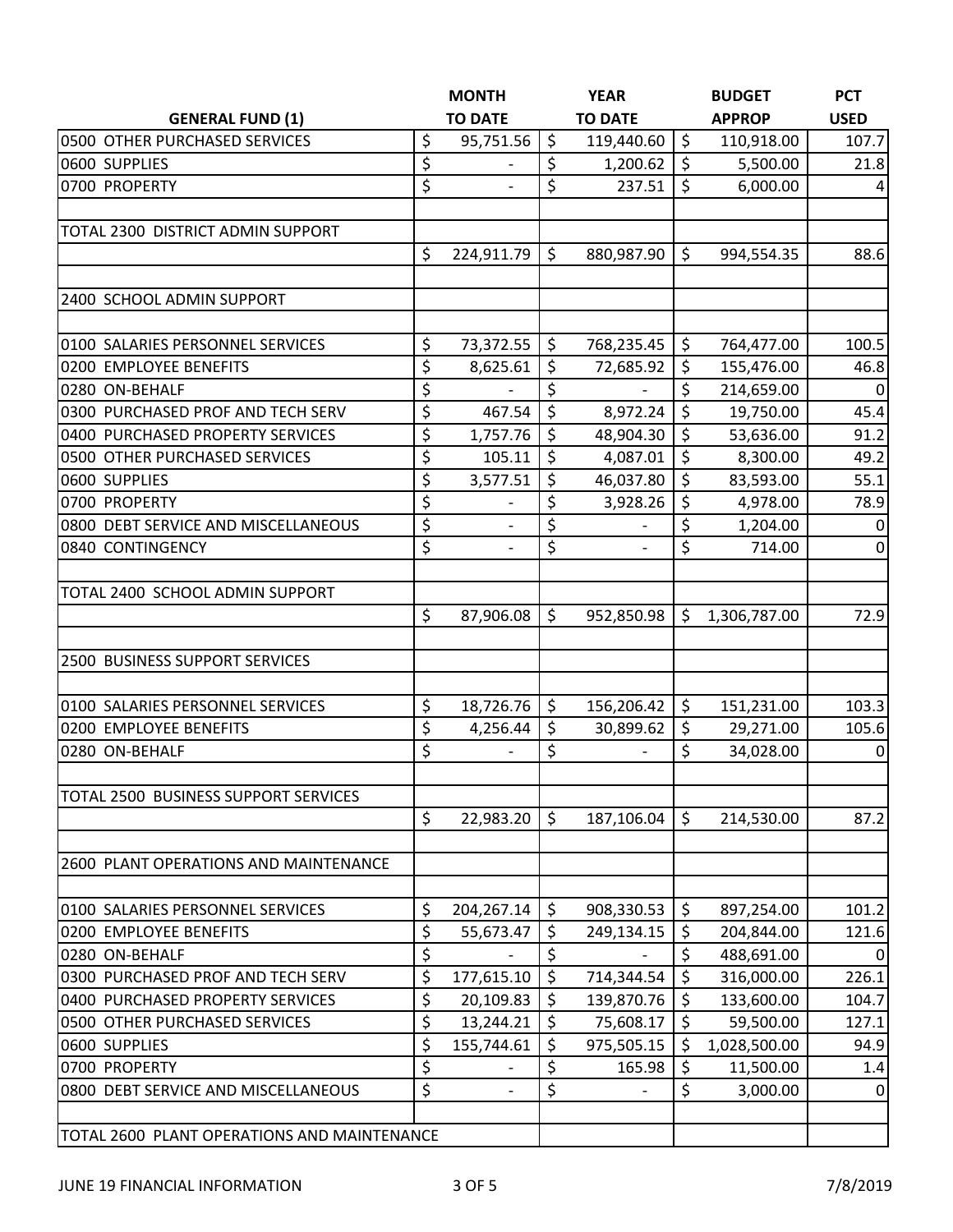|                                     |    | <b>MONTH</b>             |    | <b>YEAR</b>                        |                     | <b>BUDGET</b>   | <b>PCT</b>  |
|-------------------------------------|----|--------------------------|----|------------------------------------|---------------------|-----------------|-------------|
| <b>GENERAL FUND (1)</b>             |    | <b>TO DATE</b>           |    | <b>TO DATE</b>                     |                     | <b>APPROP</b>   | <b>USED</b> |
|                                     | \$ | 626,654.36               | \$ | 3,062,959.28                       | \$                  | 3,142,889.00    | 97.5        |
|                                     |    |                          |    |                                    |                     |                 |             |
| 2700 STUDENT TRANSPORTATION         |    |                          |    |                                    |                     |                 |             |
|                                     |    |                          |    |                                    |                     |                 |             |
| 0100 SALARIES PERSONNEL SERVICES    | \$ | 96,033.87                | \$ | 1,129,607.37                       | \$                  | 1,045,358.00    | 108.1       |
| 0200 EMPLOYEE BENEFITS              | \$ | 61,962.07                | \$ | 355,661.50                         | \$                  | 342,297.00      | 103.9       |
| 0280 ON-BEHALF                      | \$ | $\overline{\phantom{0}}$ | \$ | $\overline{\phantom{a}}$           | \$                  | 417,520.00      | $\mathbf 0$ |
| 0300 PURCHASED PROF AND TECH SERV   | \$ | 535.00                   | \$ | 24,327.53                          | $\zeta$             | 6,050.00        | 402.1       |
| 0400 PURCHASED PROPERTY SERVICES    | \$ | 1,004.73                 | \$ | 7,776.38                           | \$                  | 2,500.00        | 311.1       |
| 0500 OTHER PURCHASED SERVICES       | \$ | 107,363.36               | \$ | 204,127.42                         | $\zeta$             | 68,400.00       | 298.4       |
| 0600 SUPPLIES                       | \$ | 32,866.38                | \$ | 484,688.07                         | $\zeta$             | 501,000.00      | 96.7        |
| 0700 PROPERTY                       | \$ |                          | \$ | 20,978.06                          | \$                  | 50,000.00       | 42          |
| TOTAL 2700 STUDENT TRANSPORTATION   |    |                          |    |                                    |                     |                 |             |
|                                     | \$ | 299,765.41               | \$ | 2,227,166.33                       | \$                  | 2,433,125.00    | 91.5        |
|                                     |    |                          |    |                                    |                     |                 |             |
| 5100 DEBT SERVICE                   |    |                          |    |                                    |                     |                 |             |
|                                     |    |                          |    |                                    |                     |                 |             |
| 0800 DEBT SERVICE AND MISCELLANEOUS | \$ | $\overline{\phantom{a}}$ | \$ | 334,339.02                         | \$                  | 500,000.00      | 66.9        |
| TOTAL 5100 DEBT SERVICE             |    |                          |    |                                    |                     |                 |             |
|                                     | \$ | $\overline{\phantom{0}}$ | \$ | 334,339.02                         | $\zeta$             | 500,000.00      | 66.9        |
| 5200 FUND TRANSFERS                 |    |                          |    |                                    |                     |                 |             |
|                                     |    |                          |    |                                    |                     |                 |             |
| 0900 OTHER ITEMS                    | \$ | $\overline{a}$           | \$ | 60,688.00                          | \$                  | 75,000.00       | 80.9        |
|                                     |    |                          |    |                                    |                     |                 |             |
| TOTAL 5200 FUND TRANSFERS           | \$ | $\overline{a}$           | \$ | 60,688.00                          | $\zeta$             | 75,000.00       | 80.9        |
|                                     |    |                          |    |                                    |                     |                 |             |
| 5300 CONTINGENCY                    |    |                          |    |                                    |                     |                 |             |
| 0840 CONTINGENCY                    | \$ | $\overline{\phantom{a}}$ | \$ | $\overline{\phantom{a}}$           | \$                  | 2,889,131.95    | 0           |
|                                     |    |                          |    |                                    |                     |                 |             |
| TOTAL 5300 CONTINGENCY              |    |                          |    |                                    |                     |                 |             |
|                                     | \$ | $\overline{\phantom{0}}$ | \$ | $\overline{\phantom{a}}$           | \$                  | 2,889,131.95    | $\pmb{0}$   |
| <b>TOTAL EXPENDITURES</b>           |    |                          |    |                                    |                     |                 |             |
|                                     |    | \$3,591,722.83           |    | \$21,837,877.03                    |                     | \$28,791,949.30 | 75.9        |
|                                     |    |                          |    |                                    |                     |                 |             |
| <b>TOTAL FOR GENERAL FUND (1)</b>   |    |                          |    |                                    |                     |                 |             |
|                                     |    |                          |    | $$2,161,412.85 \mid $2,452,309.35$ | $\ddot{\bm{\zeta}}$ | $\blacksquare$  | 0           |